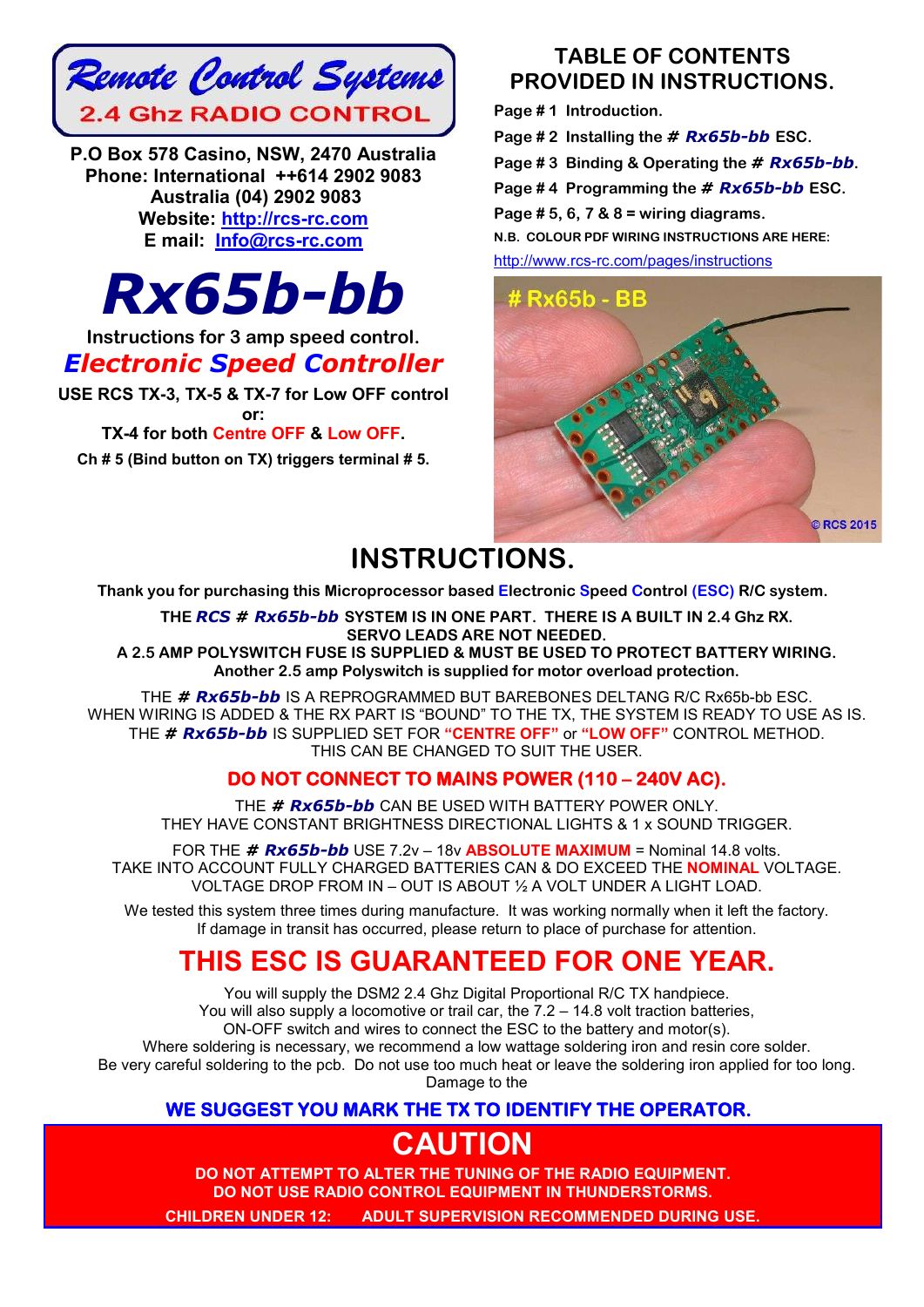## **INSTALLING THE** *# Rx65b-bb* **ESC.**

We use, recommend & prefer any of our own DSM2 TX handpieces for the *# Rx65b-bb* **ESC**. With Centre OFF control you can only use the TX-4 handpiece.

With Low OFF control the small knob (TX-3, TX-5 & TX-7) sets the direction. The large knob is used for speed control. Programming changes can be made by consulting page # 4 & here: http://www.rcs-rc.com/pages/battery-r/c/basic-3 For full programming codes go to http://www.deltang.co.uk/rx65a-v611-p.htm

#### **LOCOMOTIVE SEPARATION.**

2.4 GHz R/C systems are not separated with crystals. Every TX has a unique identifier code. They are all legal for air & ground use. The *# Rx65b-bb* has a built in 2.4 GHz RX and can be bound to any DSM2/DSMX TX. You can bind as many *# Rx65b-bb* ESC's to one DSM2/DSMX TX hand piece as you wish.

**"BINDING"** must be done before the system can be used. See below for the **"BINDING"** procedure. There is no binding plug used and binding is fully automatic. Once bound to a TX the RX/ESC will stay bound to that particular TX. It is possible to bind the RX's inside a loco from the outside. The front headlight output is also tied to the RX/ESC LED and will give a visual indication that binding is taking place and when binding is complete.

#### **MOUNTING THE ESC.**

You can mount the *# Rx65b-bb* PCB with double stick tape or non-conductive silicone. Do not allow metal objects to touch the PCB. Damage to the PCB may result.

#### **PLACING RX ANTENNA.**

After some years of using 2.4 Ghz we are now confident that it does not matter where you place the RX and antenna. We have at least 150' + range with the system in plastic locos. There is **NO** "glitching" or "Rusty Bolt Effect". 2.4 GHz RX's have been successfully used for some years with the RX & antenna inside a dummy water tank of a live

steam loco and inside expensive brass electric locos. In these instances range may be slightly reduced.

#### **CRUISE CONTROL.**

If you turn the 2.4 Ghz TX OFF to save the batteries the loco will cruise on until the batteries go flat. You can "Cruise" along until the TX is turned ON again & manual control resumed. The operating program ignores DSM2 TX Fail safe. See page # 4 for how to turn ON the "Fail safe" which will slow down then stop the loco after a few seconds signal loss.

#### **POWER SOURCES.**

As is, the *# Rx65b-bb* can only be used with battery power. Ensure the battery pack is fully charged before use. Connect the traction battery, which **MUST BE FUSED,** as per the wiring diagram. **POLARITY IS VERY IMPORTANT.** If a full wave bridge rectifier with adequate filtering is employed, it is possible to use a constant track voltage as power. *RCS* **R/C** offers a variety of installation kits for on board use such as the **# BIK-U3/6** which has screw terminals to simplify installations. For trail car installations we also have the **# BIK-TC2/3** and **# BIK-TC5**.

#### **MOTOR CONNECTION.**

With *# Rx65b-bb* connect the motor(s) as per the wiring diagrams to **M** & **M**. The Orange **M +** motor output is positive (+) in a forward direction. Our extensive testing has shown the system doesn't need any motor "Noise" suppression.

#### **SHORT CIRCUIT & OVERLOAD PROTECTION.**

*RCS* has supplied 2 x Polyswitch fuses. It is essential the battery supply be fused for overall system protection. See the wiring diagram pages. The other Polyswitch fuse should be inserted in the motor drive circuit.

#### **LOCOMOTIVE LIGHTING.**

The *RCS # Rx65b-bb* **ESC** has Front (white wire) & Rear (yellow wire) open collector/open drain directional lighting outputs. Please note: Maximum current is 2 amps per terminal. A suitable resistor must be used in conjunction with the LED's you will be using. You can run multiple LED's or incandescent bulbs with the outputs.

#### **IT IS MOST IMPORTANT THAT THE LIGHTS BE COMPLETELY ISOLATED FROM ANY OTHER WIRING.**

Instead of rewiring some locos, sometimes it is much simpler to control the regular loco wiring by simply reversing the traction battery voltage. You can use the **# RELAY-1v3** to do this as it can save a lot of wiring in many locos. It is especially useful in USA Trains<sup>®</sup> locos to control incandescent bulbs or LED's up to 1 amp & smoke features. Please note: If the **# RELAY-1v3** has been used, the lights will flash alternately, not together as with transistor outputs. When the speed control knob is in neutral only one set of lights will be lit.

The instructions assume the operator has used the available front & rear transistor lighting outputs or **# RELAY-1v3.** If you do not have any lighting outputs connected you MUST be able to observe the LED on the ESC.

#### **SOUND SYSTEM TRIGGERS**.

The *# Rx65b-bb* **ESC** has 1 x sound trigger pre-set on Terminal # 5 (the Green wire) to be controlled by the Ch # 5 button on all TX's. If more sound system triggers are required please consider using an RCS ALPHA-3v2 instead.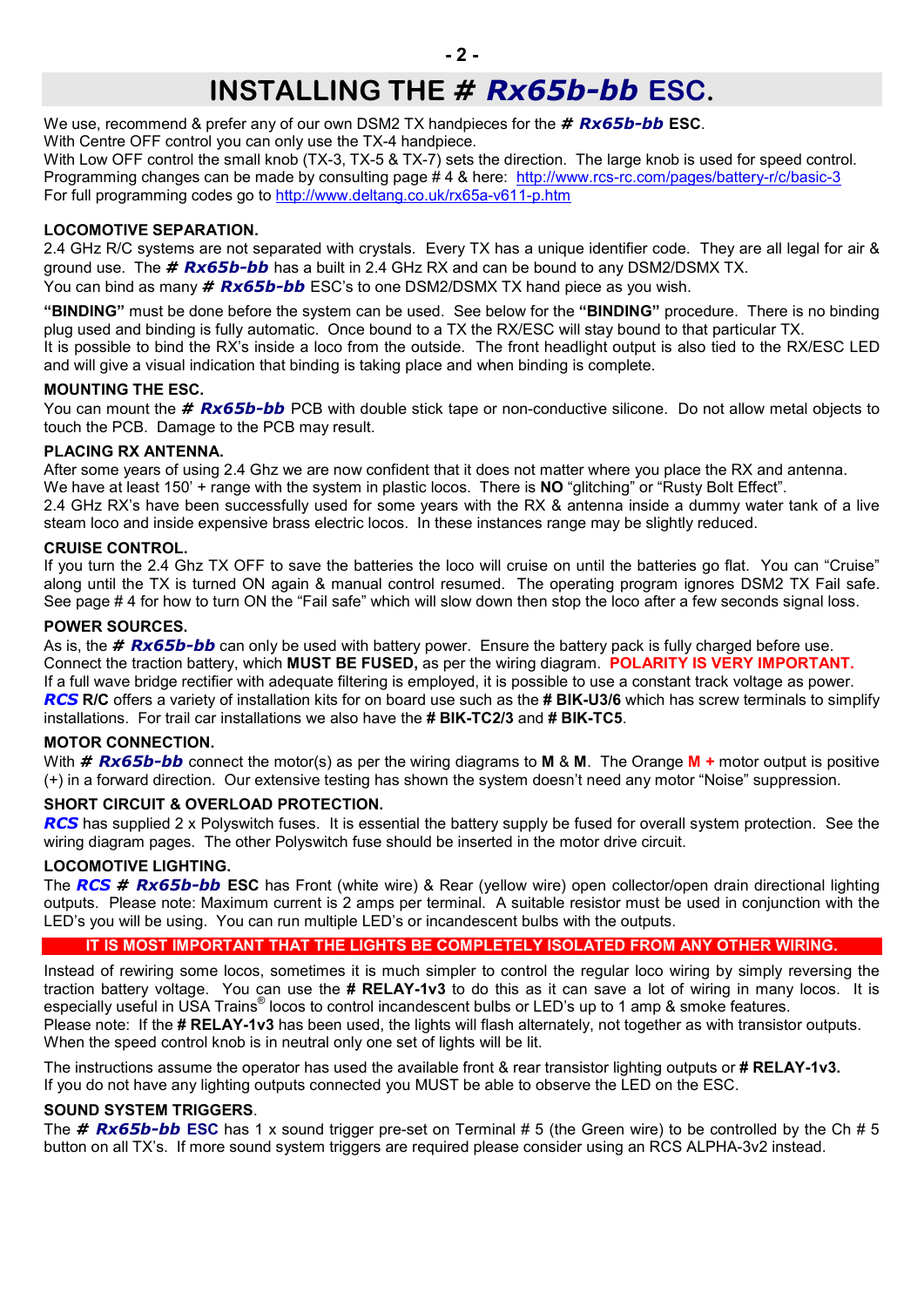## **"BINDING" THE** *Rx65b-bb* **ESC.**

#### **Prior to using this system Binding must be carried out by the operator. Unless already bound.**

The loco front headlight is set up internally to follow what the RX/ESC LED is doing.

#### **HOW TO "BIND".**

**1.** Turn on the RX/Loco. The RX LED & headlight will blink slowly waiting to go into "BINDING" mode. Wait 20 seconds until the RX LED & headlight flicker rapidly indicating the RX is ready to be bound. Then:

**2.** Press & hold the Binding button (Above hexagon symbol) & turn the TX power switch to ON and hold both buttons. When RX flashes release both buttons.

**3.** The TX button and RX LED & headlight will blink slowly a few times & then both will go solid ON. The headlight will flash once and then go out.

**4.** Binding is complete.

## **OPERATING THE** *Rx65b-bb* **ESC.**

#### **CENTRE OFF: THE THROTTLE KNOB MUST BE CENTERED BEFORE TURNING THE SYSTEM ON. LOW OFF: THE THROTTLE KNOB MUST BE SET FULLY LEFT (CCW) BEFORE TURNING THE SYSTEM ON.**

The following directions refer to the RCS TX series hand pieces.

When operating always turn the TX on first. (Not binding) Then turn the loco ON. The **ESC** & loco lights will stay OFF. After between 1 - 2 seconds the RX will recognise the TX. The RX LED on ESC will come ON & not blink. Both front & rear loco lights (if fitted) will stay OFF until a direction is selected and speed ramped up.

If the default motor & lights direction is incorrect please see Page # 4 PROGRAMMING of the full instructions. To change the default start direction use **1, 1, 6, 2.** To go back to the default use: **1, 1, 6, 1.**

#### **Rx65b-bb CENTRE OFF CONTROL. (TX-4 only)**

#### **FORWARDS - SPEEDING UP.**

To select forwards direction twist the knob from neutral slowly clockwise (CW) to the right. The Front LED will come on just as the loco speeds up following the knob setting.

**SLOWING DOWN**. Turn the knob back to the left (CCW) to set desired speed.

**STOPPING.** Completely stop the loco by bringing the knob back to neutral.

#### **REVERSE - SPEEDING UP.**

To select reverse direction twist the knob slowly to the left (CCW). The Rear LED will come on just as the loco speeds up following the knob setting.

**SLOWING DOWN**. Turn the small knob back to the right (CW) to set desired speed.

**STOPPING.** . Completely stop the loco by bringing the small knob back to neutral.

**SHUTTING DOWN.** When you have finished operating, turn off the loco(s) before the TX. If you leave the loco(s) turned on the headlight will start blinking to indicate the loco is not receiving a TX signal.

\*\*\*\*\*\*\*\*\*\*\*\*\*\*\*\*\*\*\*\*\*\*\*\*\*\*\*\*\*\*\*\*\*\*\*\*\*\*\*\*\*\*\*\*\*\*\*\*\*\*\*\*\*\*\*\*\*\*\*\*\*\*\*\*\*\*\*\*\*\*\*\*\*\*\*\*\*\*\*\*\*\*\*\*\*\*\*\*\*\*\*\*\*\*\*\*\*\*\*\*\*\*\*\*\*\*\*\*\*\*\*\*\*\*\*\*\*\*\*\*\*\*\*\*\*\*\*\*\*\*\*\*\*\*\*\*\*\*

**Rx65b-bb LOW OFF CONTROL. (All other TX handpieces).** ESC will require resetting to LOW OFF.

#### **FORWARDS.**

Both lights will be out. To select forwards:

**TX-3, TX-5 & TX-7**, twist the direction knob fully to the right. (CW).

#### **SPEEDING UP**.

Gently twist the knob clockwise (CW). The front light will come on just as the loco starts to accelerate away after slightly turning the knob.

The speed is proportional to the knob position with a small amount of momentum built in to prevent sudden jerky movements. Let the knob go once the desired speed has been reached. The speed will stay the same until the knob is rotated CW or CCW. Min - Max speed takes 2 x seconds.

#### **SLOWING DOWN**.

Turn the knob CCW back to the desired speed. Max - Min speed takes 2 x seconds.

#### **STOPPING**.

Turn the knob completely CCW back all the way to stop. The **ESC** LED & front light will be ON.

#### **REVERSE**.

You must completely stop the loco first. The Throttle knob must be at Min. (i.e. fully CCW). **TX-3, TX-5, TX-7**, then twist the direction knob fully to the left (fully CCW) to select reverse. No neutral. To speed up, slow down & stop in reverse see **SPEEDING UP, SLOWING DOWN & STOPPING** above. As you speed up in reverse the appropriate directional light will illuminate.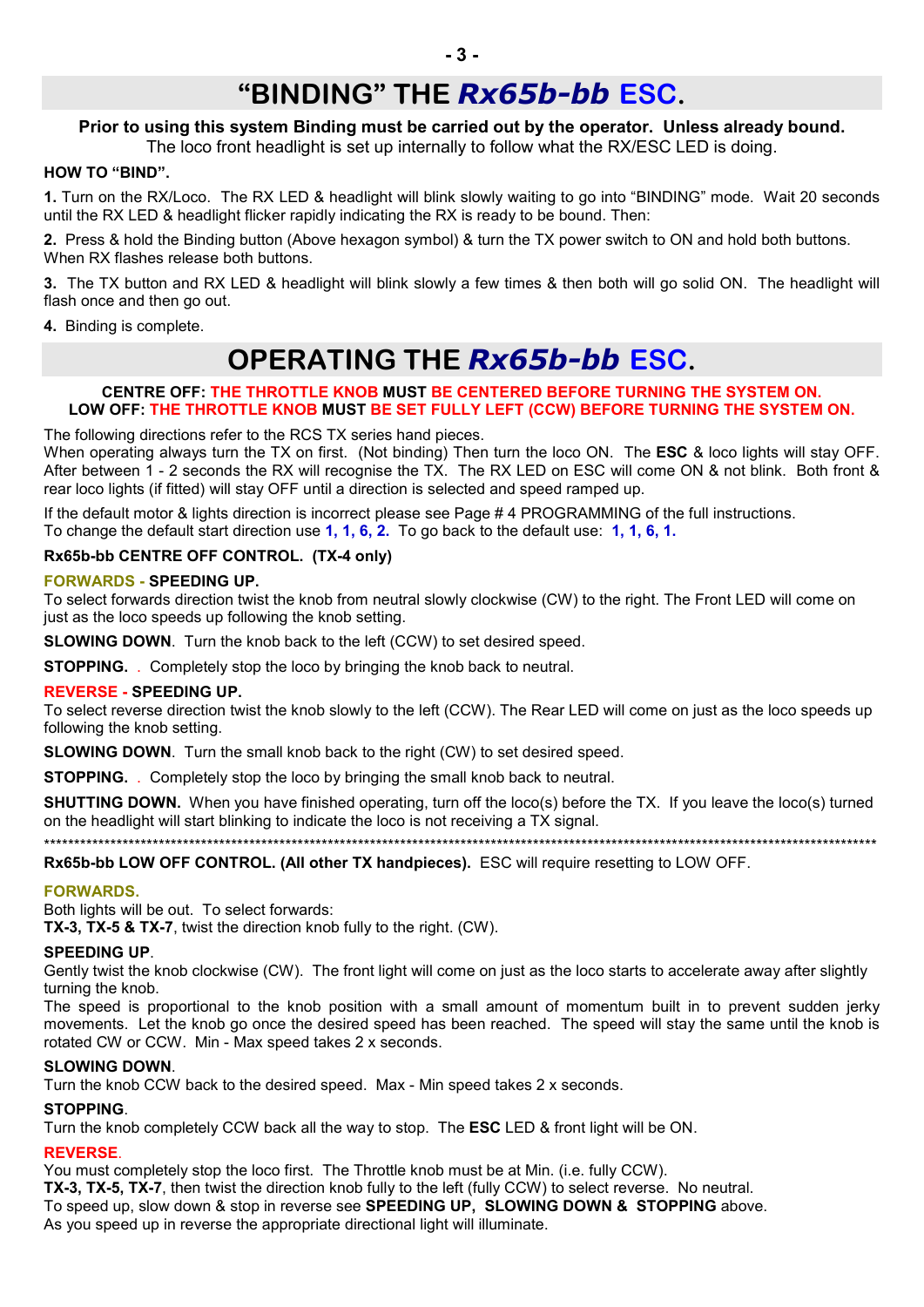We have set up the **# Rx65b-bb** with features we think will be the most useful for average Large Scalers. The system is infinitely programmable but the instructions are too detailed to publish here in their entirety. Please visit http://www.deltang.co.uk/Rx65b-bb-v611-p.htm for information on how to invoke programming mode and how to actually change the various features. Return TX-5 Aux knobs to neutral before commencing programming.



**STEP # 3**



**STEP # 1** Turn TX handpiece ON. **STEP # 2** Press and hold both F2 & F4 buttons.

Turn Rx65b-bb RX/ESC ON. Wait for RX/ESC LED to flicker fast then release F2 & F4 buttons. RX/ESC is now ready for programming.

The small direction change (Ch # 3) knob is used for making & confirming programming changes. We strongly recommend programming only one ESC at a time only.

I

#### **STEP # 4**

TO MAKE A MENU ITEM LEVEL CHANGE:

Twist direction knob CCW (Left) and return enough times to equal required setting. If a lower # is required from a higher # keep twisting the direction change knob to the left. It will eventually go back to the start. i.e. 1 x blink. LED will count total required blinks then:

#### **STEP # 5**

TO ACCEPT A MENU ITEM LEVEL CHANGE: Twist direction knob CW (Right) & return**.** Once LEVEL change has been accepted Next LEVEL follows. (i.e. Back to STEP # 4).

Once changes to all LEVELS have been accepted the ESC LED will go solid ON. If other MENU items are to be changed START at STEP # 1 and repeat. The system is then ready to operate.

Once programming mode has been invoked here are some examples of what you might like to change.

#### **Centre OFF operation.**

We supply the Rx65b-bb ESC set to "CENTRE OFF" operation which has 150° speed & direction control on Ch # 1 from Centre OFF to full speed each way.

You can opt for "LOW OFF" control on the throttle knob with this code = **1, 1, 2, 1, 3**

#### **Low OFF operation.**

If the Rx65b-bb ESC has been set to "LOW OFF" operation and you wish to change it back to "CENTRE OFF" control on the throttle knob, use with this code = **1, 1, 1, 1**

**Fail Safe.** This is supplied turned **OFF** in case you wanted the loco to continue running with the TX turned OFF: If you want to reactivate fail safe use **5, 4, 1** and then sleep mode use **5, 3, 1** depending on the settings you wish to use. To disable the fail safe again use **5, 4, 5**. and then sleep mode use **5, 3, 7**.

You might like to reverse the default start direction so you can add a loco back to back with another. To do so use **1, 1, 6, 2.** To go back to the default use: **1, 1, 6, 1.**

Maybe you want to switch a cab light ON and OFF. Perhaps using terminal # 2 on a # LT-SW4v2. To change from momentary to latch ON - OFF. Use **3, 4, 2, 4, 1.** Back to momentary, use: **3, 4, 1, 4, 1.** It is possible to make any of the four extra functions latch ON – OFF. Contact RCS for specific codes.

**Ch # 5 Bind button:** This is the default for a sound trigger on terminal # 5. We advise you not to tamper with the switching codes.

Contact RCS if you have any other requests and we can send you the programming codes for the particular feature you wish to change.

If you have trouble programming please call RCS and we will walk you through the steps.

#### **TROUBLE SHOOTING.**

**PLEASE ADVISE US OF ANY PROBLEMS ENCOUNTERED & WE WILL INCLUDE THEM HERE.**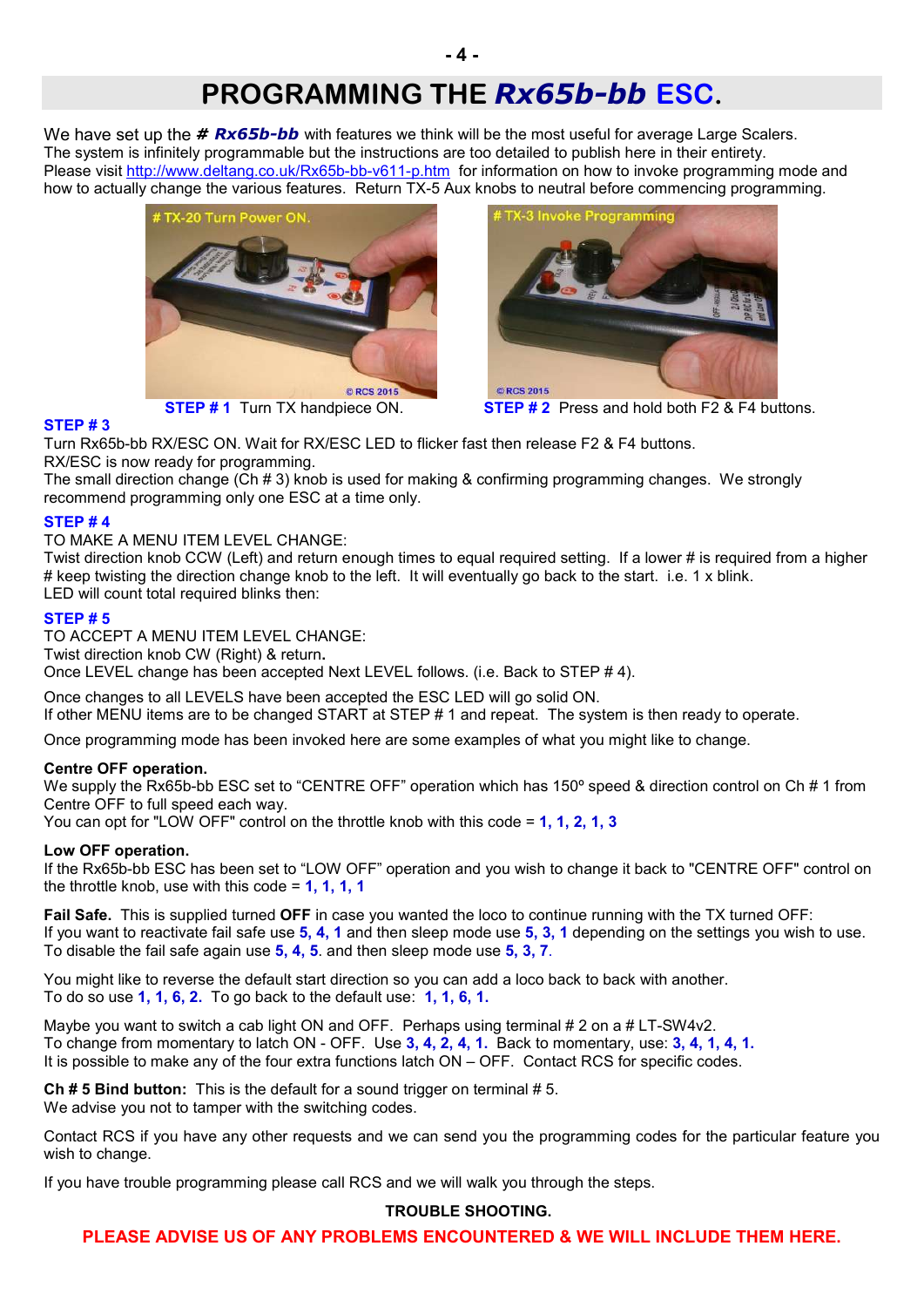# **WIRING THE RCS # Rx65b ESC** with Battery power. How to wire incandescent lighting.

N.B. Maximum current on each output is 2 amps.

The  $\bullet$  symbol indicates where wires are joined.

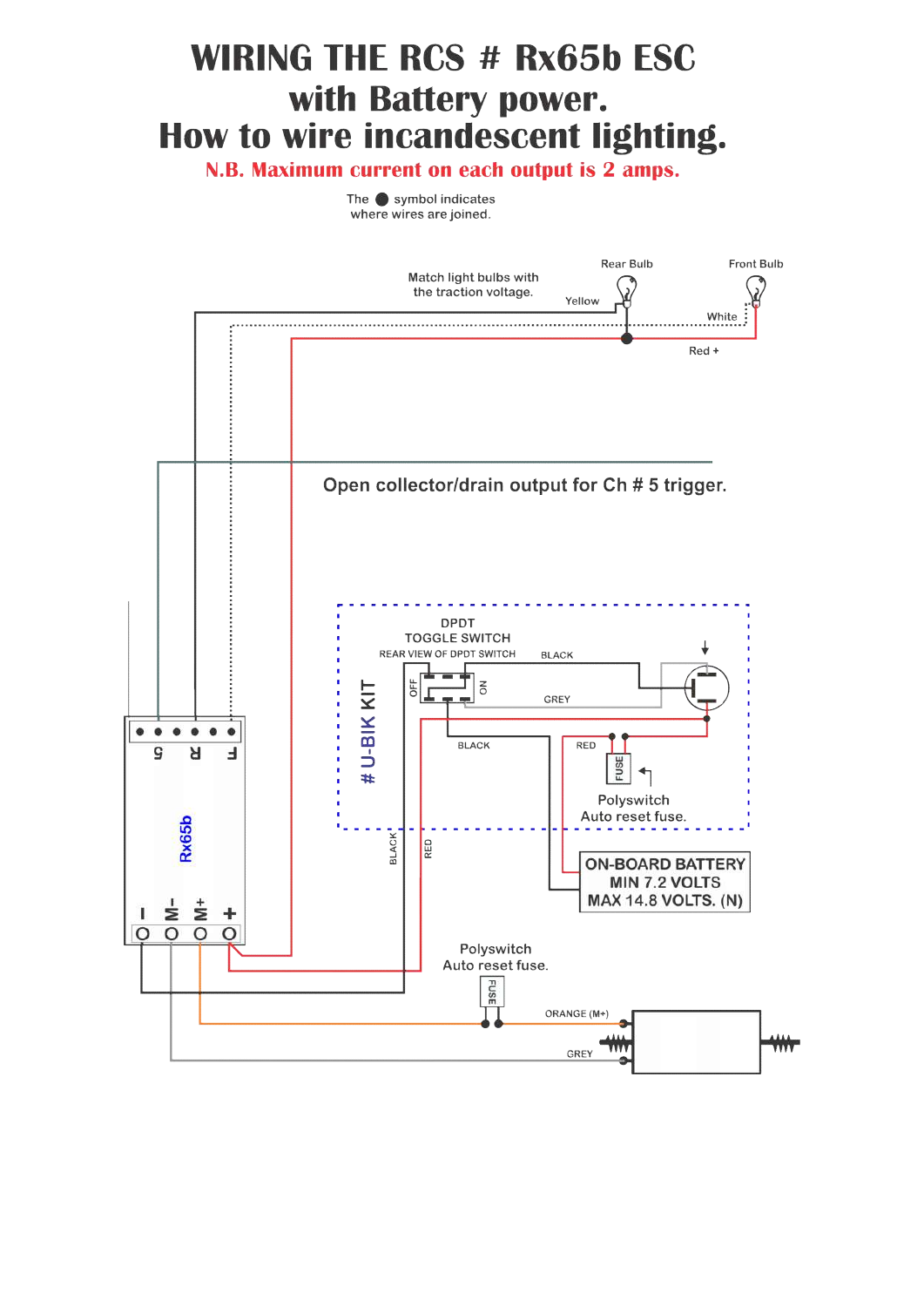# **WIRING THE RCS #Rx65b ESC** with Battery power using # BIK-U3. How to wire LED lighting.

N.B. Maximum current on each output is 2 amps.

The  $\bullet$  symbol indicates where wires are joined.

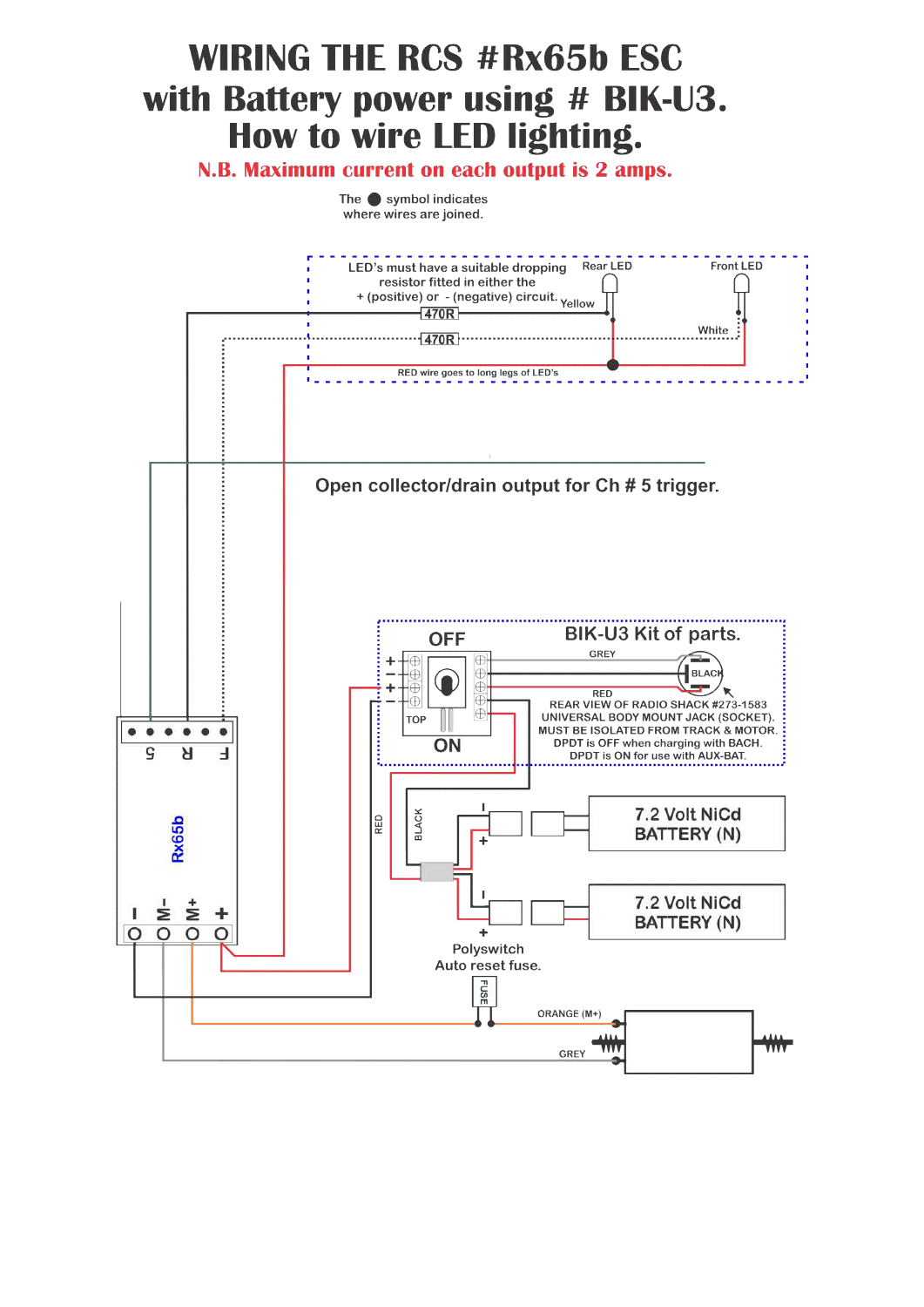# **WIRING THE RCS # Rx65b ESC** with Battery power using an SPDT switch. **Cannot use AUX-BAT.**

N.B. Maximum current on each output is 2 amps.

The  $\bullet$  symbol indicates where wires are joined.



How to wire LED lighting.